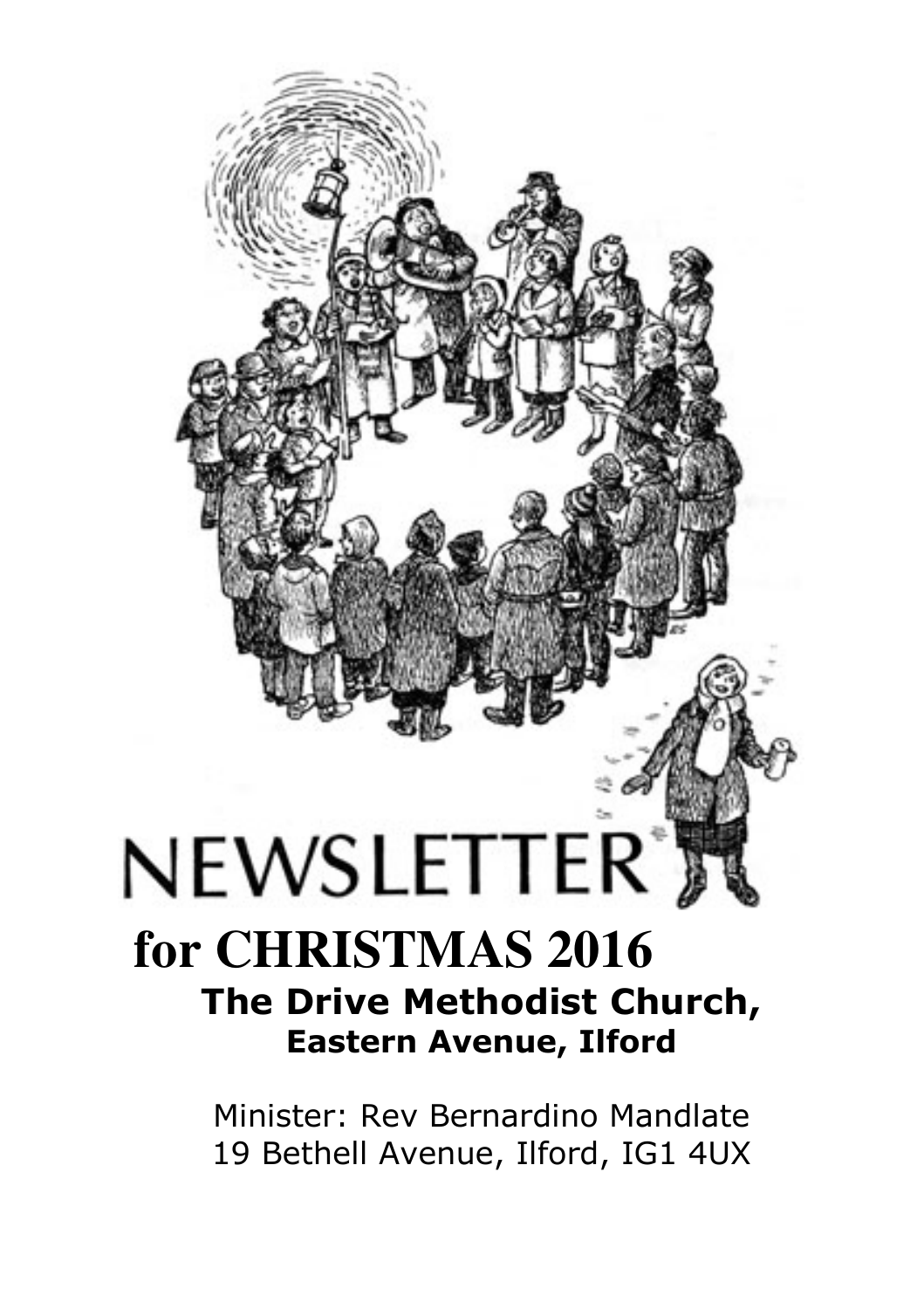#### **A Christmas and New Year Message From Revd. Bernardino Mandlate.**

#### **Friends**

As November ends, we are into Advent, looking forward to welcoming the Christ the King. We sing hymns like 'Sing we the King who is coming to reign...' or 'O Come, O come Emmanuel...' we embrace the idea of a king come from God.

The modern image we have of king, conflicts immensely with the real Jesus the King. When we think king today, we have images of royalty, golden robes, golden or crystal crowns, the entourage around the king, the security around and eventually how detached that figure of king is from the people he is supposed to be lording it over.

Jesus was mistaken as one of those kings even by those around him who expected him to overthrow the rulers in Jerusalem, they viewed him as a political figure come from God to rule over Israel and do away with oppression and exploitation they were victims of.

But Jesus came a humble individual, a poor man with no possessions. There was nothing regal about him. According to Rev TG Warren, his rag-tag group of followers were from the lowest classes of society. He attracted Samaritans, lepers, demoniac, tax collectors, fishermen, women of ill repute, the poor, and those marginalised by the ruling class of religious leaders.

This is the Jesus we still proclaim today. As his followers, we need to remember always that Jesus' journey to kingship was not an easy endeavour. Jesus had to learn humility through obedience to God. And it is obedience to God that will enable us to celebrate with the world the coming of the Messiah, and proclaim his gospel, the good news to the poor and marginalised of the world. Humility will bring harmony to the world, humility will bring peace and equity to the world. We need to learn to live as Jesus' subjects (he is King) who identify with him and thus able to pursue his message of solidarity with the marginalised of the world.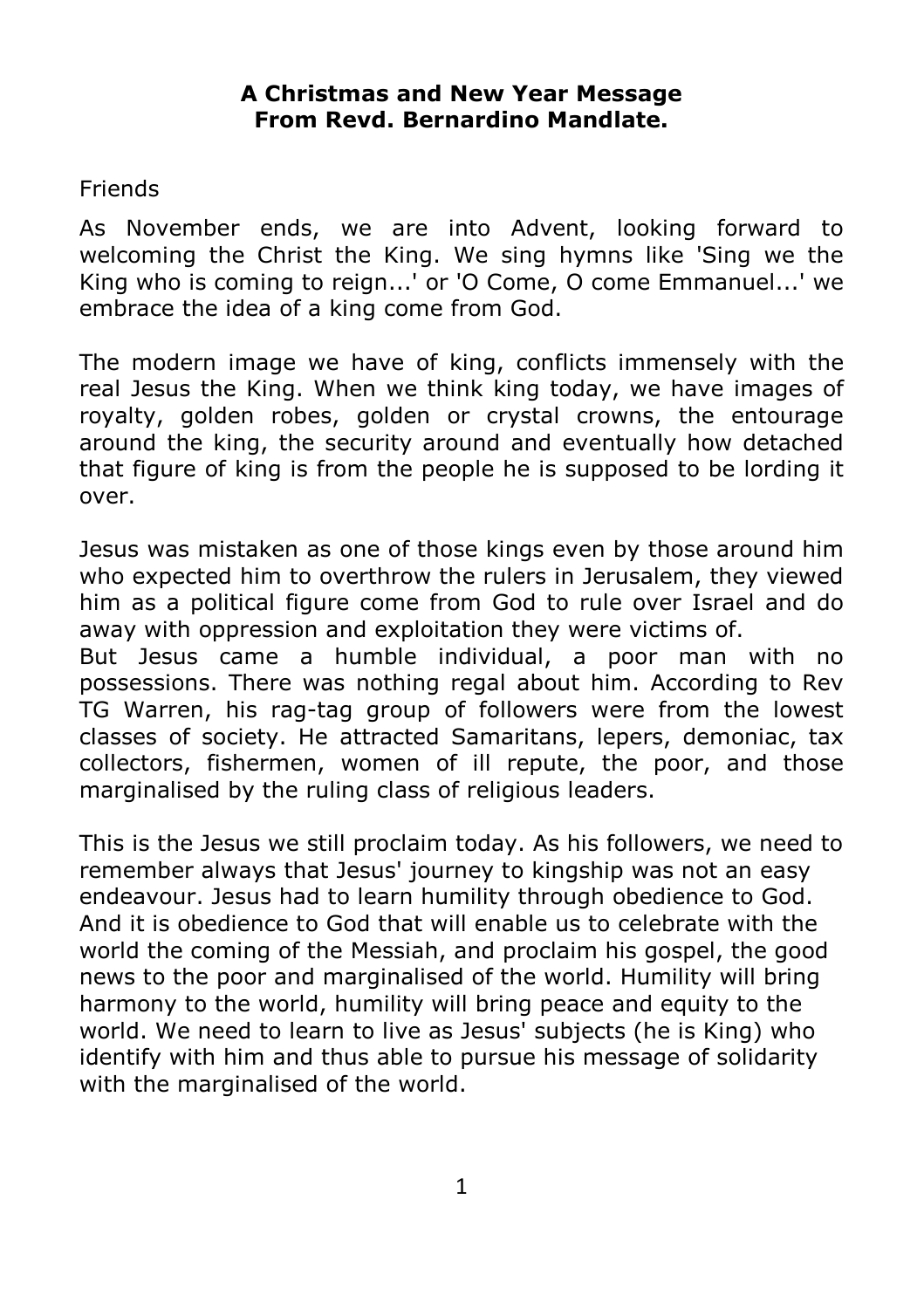As we go through the daily routines of preparing for Christmas and New Year, we need to bear in mind that Christ the King is a servant of all and that, likewise, we ought to be real servants of each other and the community around us and the world.

Have a blessed Christmas season.

Have a happy New Year God bless *Dino* 

## **JMA Presentation Service**

I was delighted to report at our JMA Presentation Service on 20 November, that The Drive had raised £685 for JMA funds. Of this amount, £345 came from proceeds of our Beetle Drive in March and the rest was from our JMA collectors and donations. Receiving badges and certificates were:

#### *Thea Garner, Rochelle Inbakumar, Feyi, Toju and Tunrayo Fadina, Paige Fordree, Iris Bennett-Wright, Yetunde and Folake Fadojutimi*.

*Sanya Strachan* once again led our service. We were encouraged to think creatively about ways our church can continue to bring God's mission to our members and the wider community. The Chorale led the congregation in singing 'My God is a good God' with everyone joining in the actions. At the end of the prayers of intercession, the young people were invited to blow bubbles. The bubbles represented our prayers and God heard them when they popped.

Thank you all for your continued support of JMA.

## *Diane Foster*

# **Christmas shoe boxes**

Thank you to everyone who either donated money or packed a shoe box. We were able to send 65 shoe boxes to the charity Samaritan's purse.

The Drive pre-school added a large number of boxes to the total, so a big thank you to them too. *Jo Wright*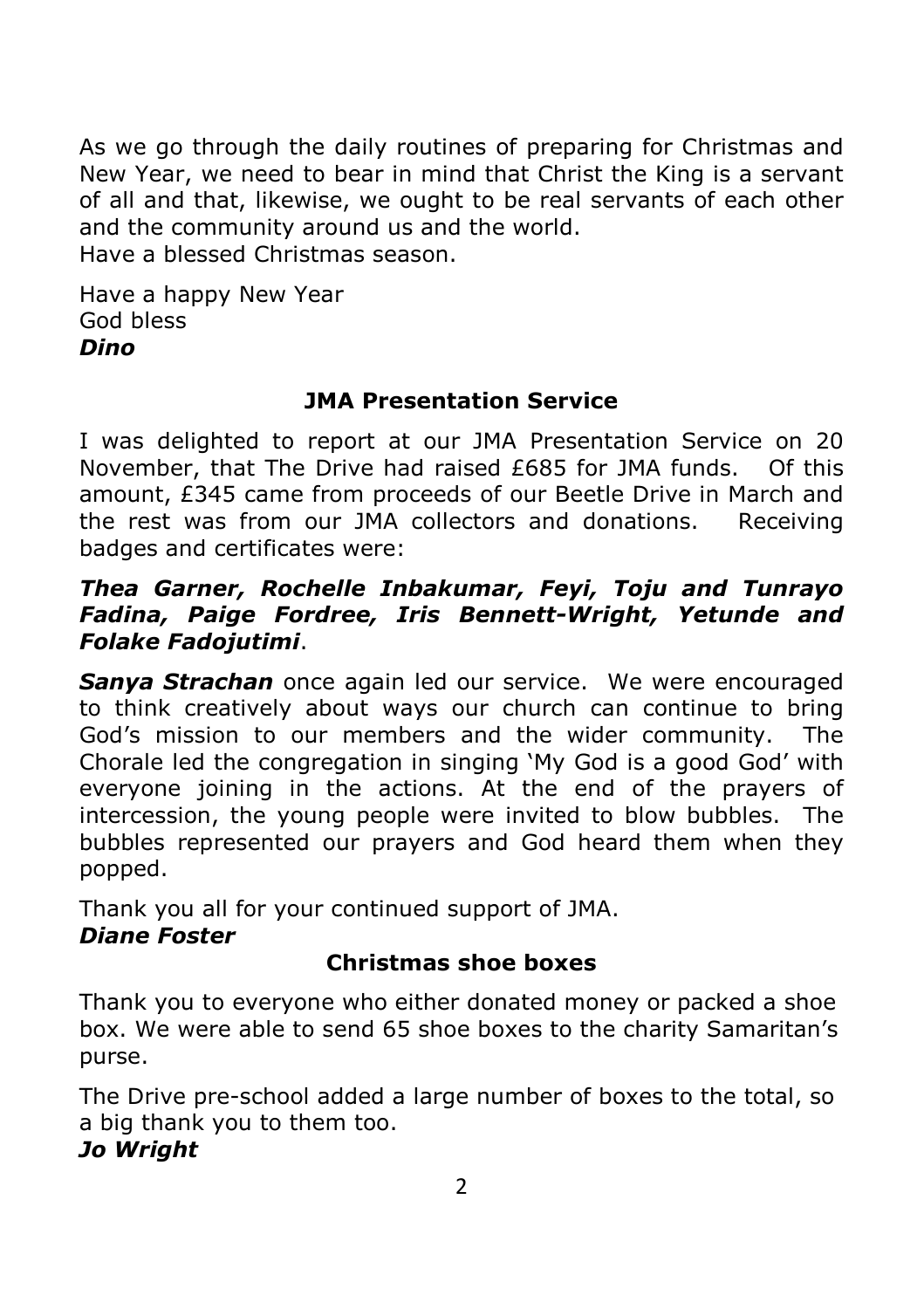## **Dorothy Carter**

Dorothy died unexpectedly on 11th November following a very short time in hospital. Her funeral was held on 24 November and was conducted by Rev Marie Segal. Dorothy had cleaned our church for many years, a task which she enjoyed doing and in which she took great pride. This started when a group of young mothers volunteered to do the work together. Gradually members of the group moved away leaving Dorothy alone. When her husband Norman, who died earlier this year, became ill she had to retire to spend all her time as his carer.

Dorothy loved to walk and keep fit, and to talk to friends and strangers where ever she went. Her cheerful words and bright smile will be missed, most of all by her son Stephen to whom we extend our sympathy

## *Brian Taylor*

## **Revd. Ken Start.**

Back in 1973 we received a 37 year old minister as our minister. He was Revd. Ken Start which some of us can remember as our minister of the day. He, like most ministers had those who liked him and those who were not so happy.

He had a somewhat diverse career including being chief executive officer of Springboard Housing Association.

He passed from this life to the next on July  $5<sup>th</sup>$  2016, and a memorial & thanksgiving service was held at Wesley's chapel on August  $5<sup>th</sup>$  2016.

*Betty Griffiths / Roy Brunnen*.

## **Ken Depledge**

Ken died suddenly on Friday 14<sup>th</sup> October. He was a Sunday School teacher for a short time at the Eastern Avenue church which is now The Drive church. He was mostly at the High Road church and then at Ilford Methodist church before marrying and moving away in the 1960s.

Ken was a great organiser. Six former members of the Ilford Methodist youth club, including Ken, decided to hold a reunion. Thanks to Ken and his team, there were seven reunions in Ilford,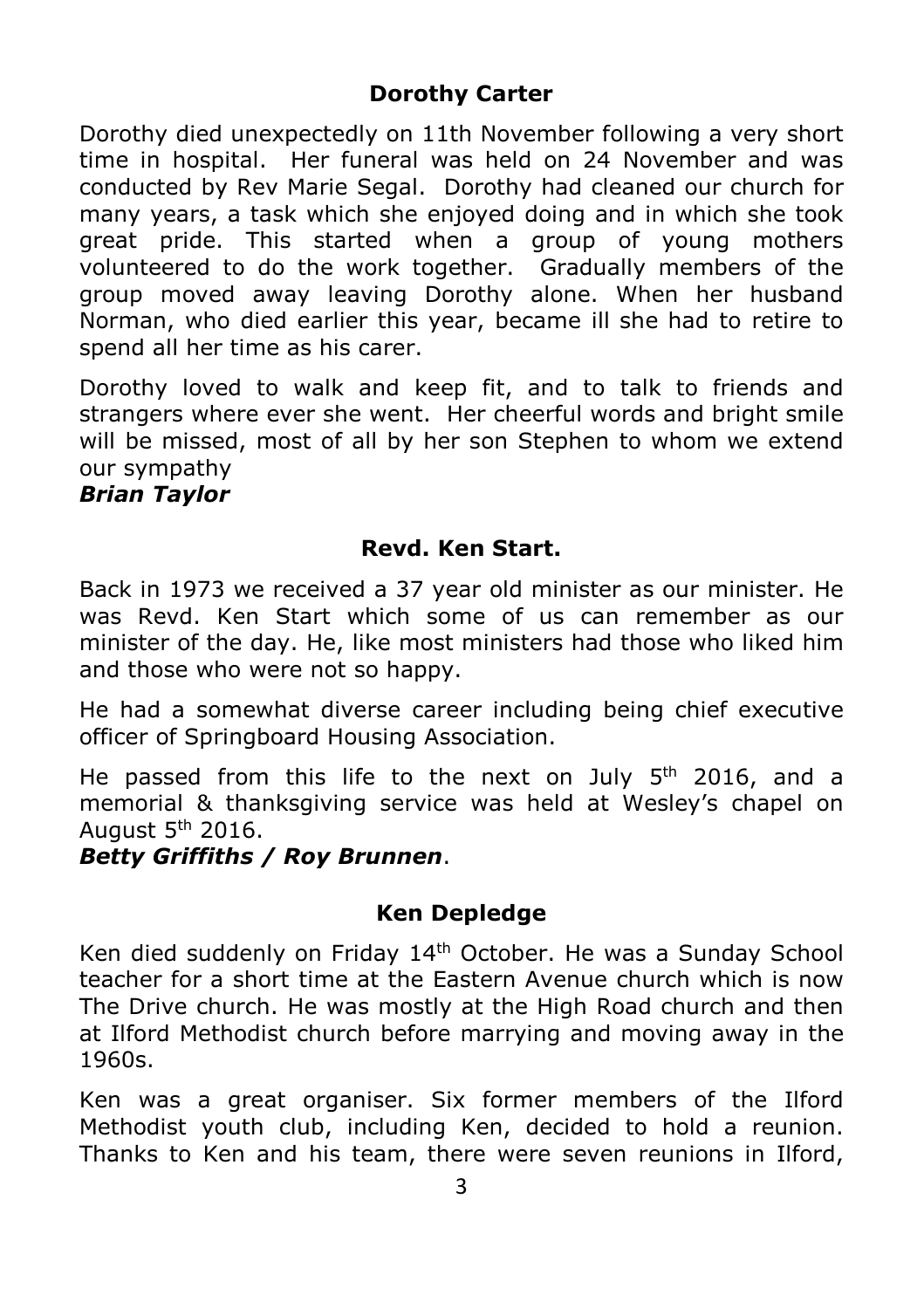Epping, Hertfordshire and Braintree. Five present members of the Ilford Methodist Church joined the "veterans" at Braintree for the last two reunions. Dino and Elizabeth came to one of these. It was a useful link between the past and present.

Ken also edited the veterans' newsletter for many years. The funeral was held at Loughborough Crematorium on Friday 28<sup>th</sup> October. Donations were requested to "County Air Ambulance Trust".

#### *Susan Ruckes*.

#### **Flower Ladies.**

Every week we enjoy seeing flowers carefully and lovingly displayed at the front of the church. These flowers are on many occasions donated by our congregation members in memory of particular events in their lives. We very much appreciate these memories which some of these events we can recall.

When no dedications have been received, the church funds the flowers so that our displays are maintained. If you feel you would like to donate towards the flowers, with or without a dedication please contact Janet Brunnen.

The ladies are:- *Janet Brunnen – Lorraine Bendon – Anne Dellow – Ruth Joyce.* 

Or of course if any of our men feel they would like to join the ladies please talk to Lorraine.

#### *Roy Brunnen.*

# **Scout Group News**

We are delighted that preparations to re-open our Beaver Colony are now well advanced and we are planning to start meeting after Christmas. We are pleased to welcome Rizwana Khan as Beaver Scout Leader and Henry Watson as Assistant Leader.

The colony will meet in the Church Hall on Tuesday evenings from 5:45 – 6:45pm from  $10<sup>th</sup>$  January. For the first time in our history, we will also be welcoming girls as well as boys into the Group. If you know of children aged 6 or 7 who would be interested in joining, please speak to either Mike Seviour or John Taylor as soon as possible.

#### *Mike Seviour*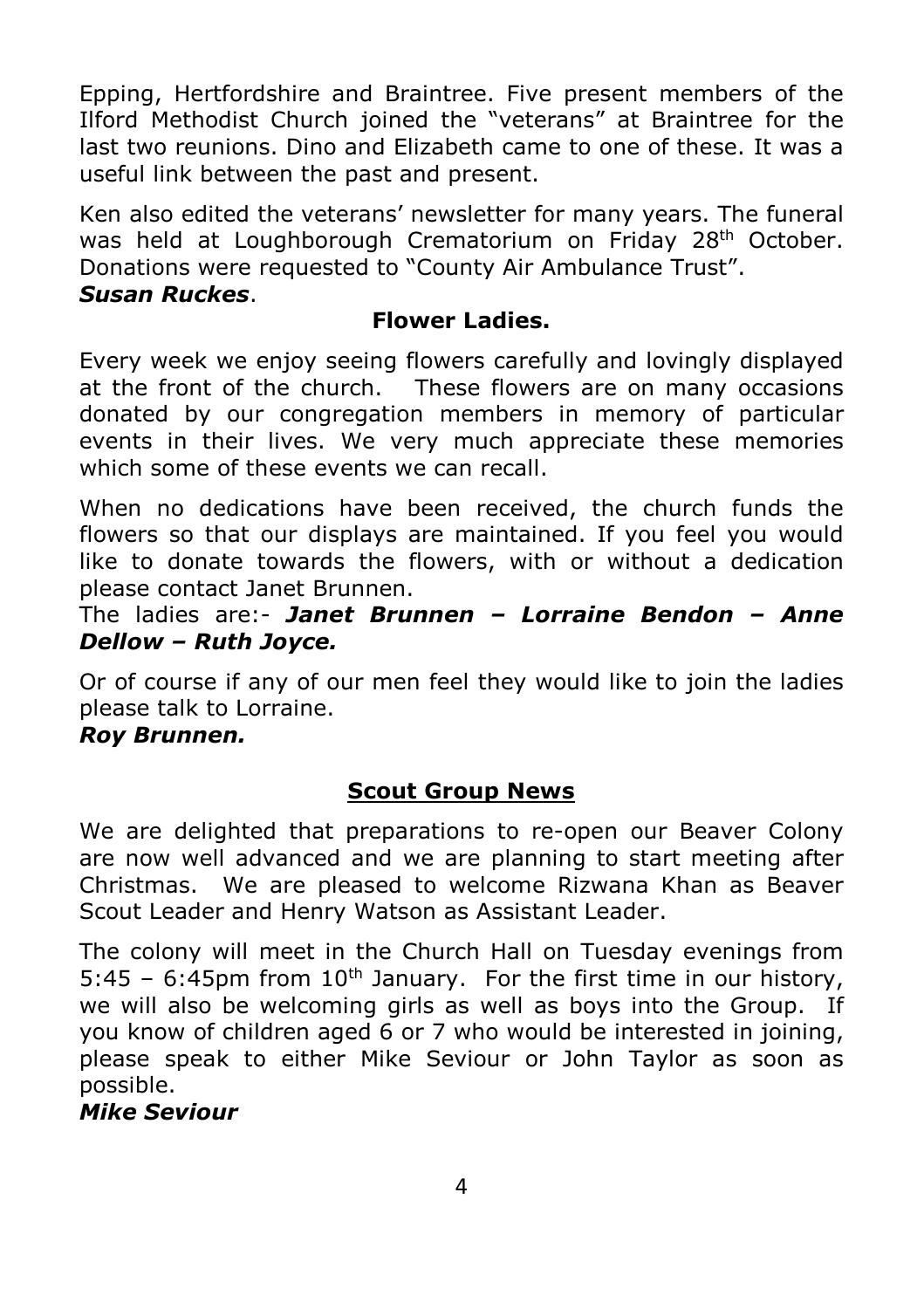# **Bible Book Club**

The Bible reading meeting held on October 28<sup>th</sup>. We had been reading the book of Jude. Our feedback is that we concentrated on verse 4. The Godless people slipping into the church through the back door to plant disunity etc.

The message from the group is to pray. The question is what should we do about all the issues discussed. The message was to pray and pray. Pray without Ceasing. Another question asked, is the church doing enough. We all felt yes/no or maybe we should come together to pray, or suggested we have a A4 sheet of paper with all the prayer requests.

Our meeting on the 25<sup>th</sup> November following the reading of the book of Mark. December we shall be reading Psalm 19, and discussing it on December 30<sup>th</sup>, then for January we will read the book of Esther and discuss it at our meeting on  $27<sup>th</sup>$  January 2017.

Our meetings are held at the home of Janet and John Pearson, from 10.30 to 11.30.

## *Antonia.*

## **Whitechapel Mission.**

Thank you to all those who donated to our extra collection of food for the mission. They were very pleased and grateful for your additional items.

I was pleased to see a report on the plight of the mission in the London district weekly update by Rachel Lampard the Vice-President of the Methodist conference who visited Whitechapel a short time ago.

Their work is extensive. They have a day centre, skills training, and careers advice. Opening hours is from 6am for tea or coffee through breakfast from 8am for 50p from those who can afford it, or free if they cannot. There are also showers and clean clothes on offer. After breakfast they can join the "life centre" for further support such as finding birth certificates, benefit claims, alcohol rehabilitation etc. The whole of this is wholly voluntary funded as it has been for the 140 years it has been there. The centre is open every day of the year. It is mostly staffed by volunteers from supporting churches across the country.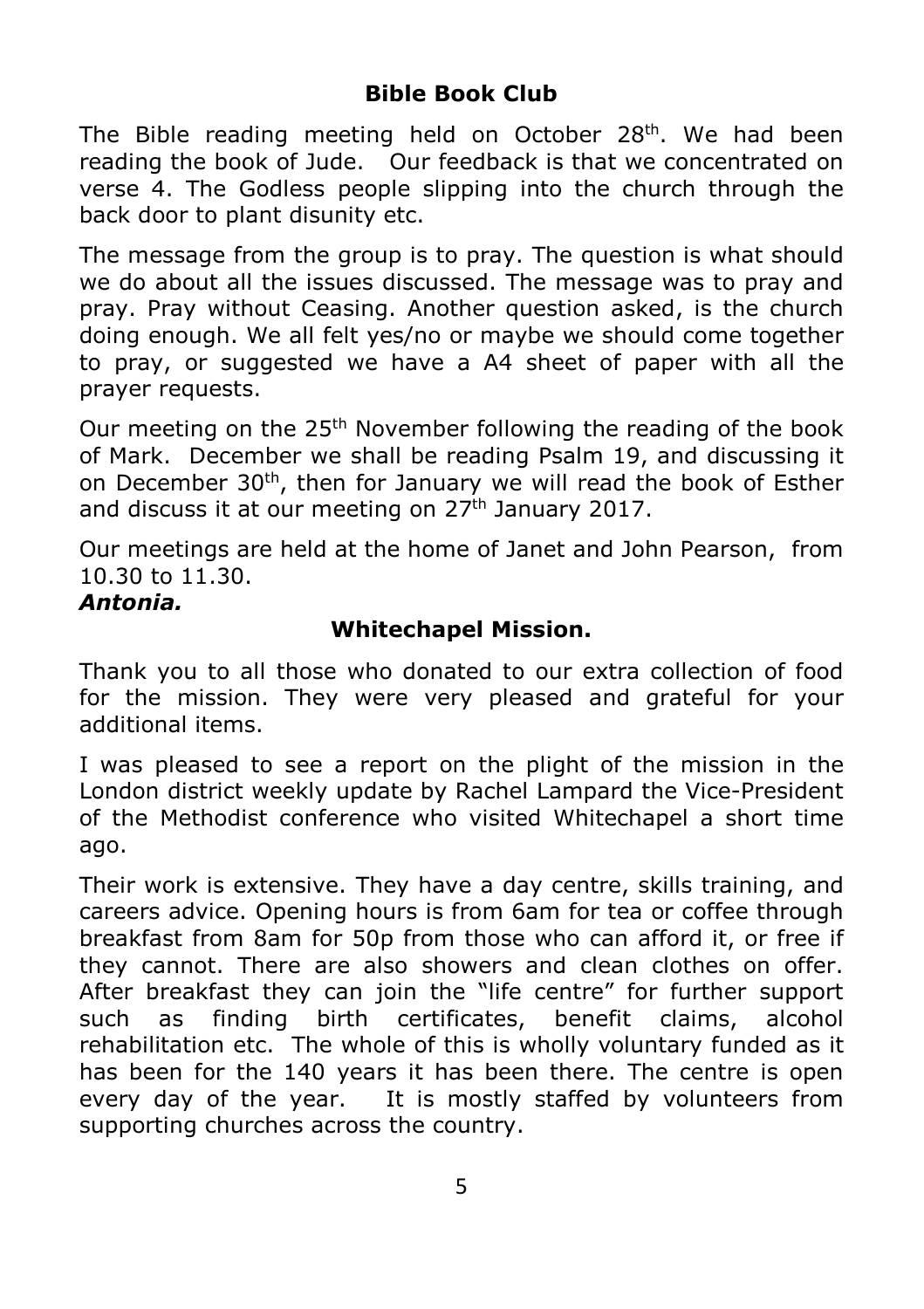I have already booked Tony Miller the Director of the Mission to come and lead our Harvest Festival service in 2017.

They are, I understand, running out of Baked Beans and disposable razors currently, but a full list of wants can be found under donations in kind on their web site www.whitechapel.org.uk

Do not forget that we can get donations up to whitechapel throughout the year. Just leave them in the box at the back of the church.

*Roy Brunnen.* 

## **Junior church dates for your diary November/December 2016**



**Sunday 27<sup>th</sup> November** – Nativity rehearsal during Junior Church

**Sunday 4th December** – Nativity rehearsal during Junior Church

# **Saturday 10th December 2.00pm – 4.00pm**

Nativity rehearsal and talent show! We will meet at 2.00pm and run through the Nativity then we will have pizza and share our talents. We will encourage our young people to show case their talents for everyone to enjoy.

## **Sunday 11th December - Nativity and toy service**

The Junior Church are taking the whole service, so please be at church by 10.50am. If possible please bring a new toy/ book, unwrapped, that will be given to the children's centre where Lorraine Bendon works. They will then be distributed to vulnerable children and their families. Thank you.

**Sunday 18th – December 11.15am –** Family service

**Sunday 18th December 6.30pm** – Carols by candle light (Chorale singing)

**Sunday 1st January 2017 –** Junior Church will not be meeting, but everyone is welcome to the morning service.

Have a very Happy Christmas *Jo Wright*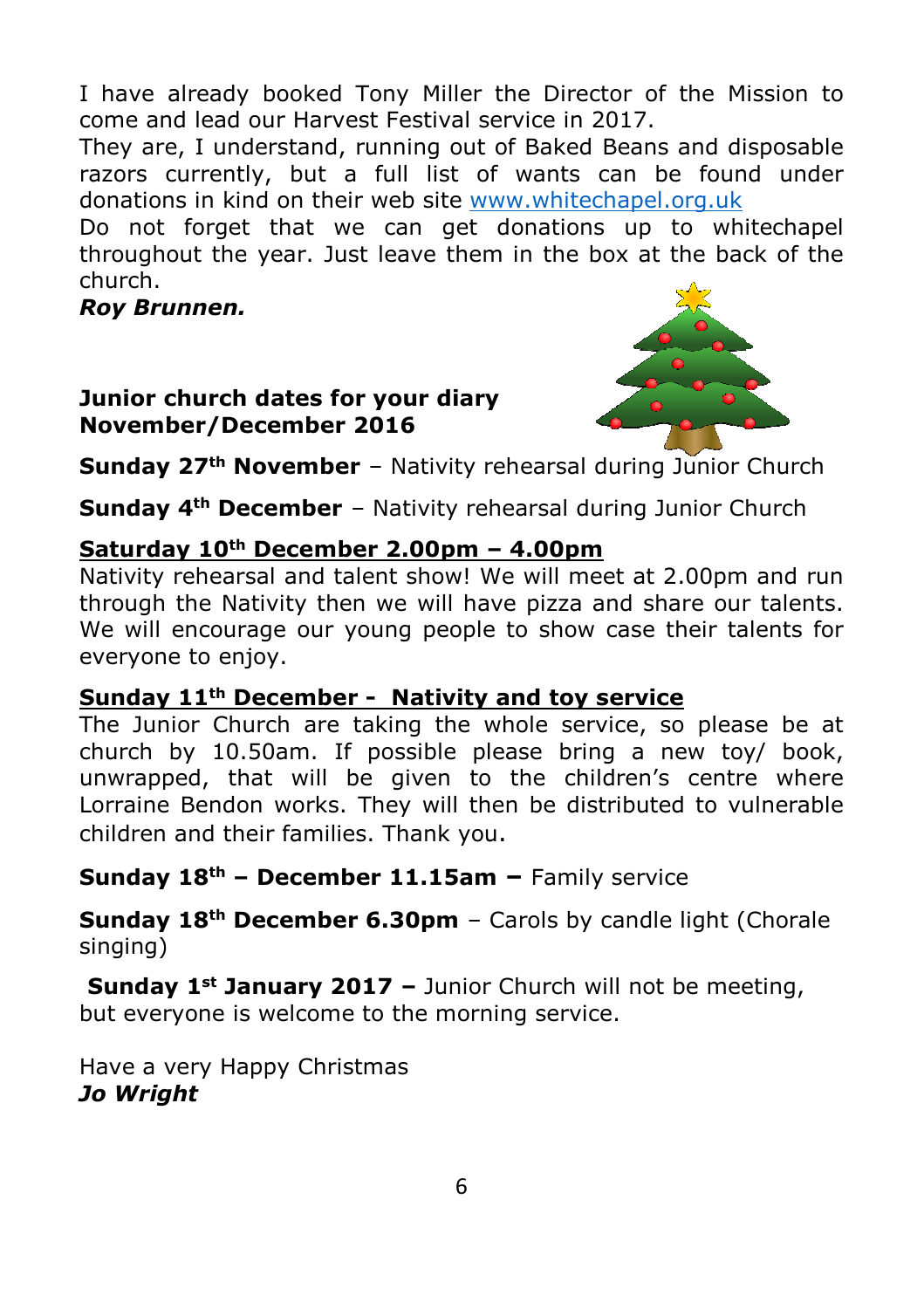#### **MUSIC MATTERS**

The Choir is already busy rehearsing for our Carol Service on Sunday 18<sup>th</sup> December at 6:30 pm. The Carol Service is always a highlight of our musical year and made more so if there is a large congregation, so I do urge you to come along if you can and bring your family and friends. If the music and carols are not enough to tempt you, there are also mince pies…

Following its latest appearance at the JMA service, the Chorale will also be taking part in the Carol Service, and we will have practices after the Sunday services on  $27<sup>th</sup>$  November, 4<sup>th</sup> December and  $11<sup>th</sup>$ December, as well as in the afternoon of the  $18<sup>th</sup>$  before the Carol Service itself. Anyone is welcome to come and sing with the Chorale – no, really, anyone! Try it out.

#### *Andrew Taylor*

# Join us for our annual service of **CAROLS BY CANDLELIGHT**

Readings telling the familiar Christmas story Carols for choir and congregation

Sunday 18th December at 6:30pm in the church followed by Christmas refreshments in the Parlour

## **VALENTINE SINGERS**

## **CHRISTMAS STORIES A family Christmas concert**

Saturday 17<sup>th</sup> December at 7:30pm St Andrew's Church, The Drive, Ilford £10 (£5 students/benefit holders) (buy in advance - £2 supplement on the door!)

or visit our website www.valentinesingers.org or see Andrew Taylor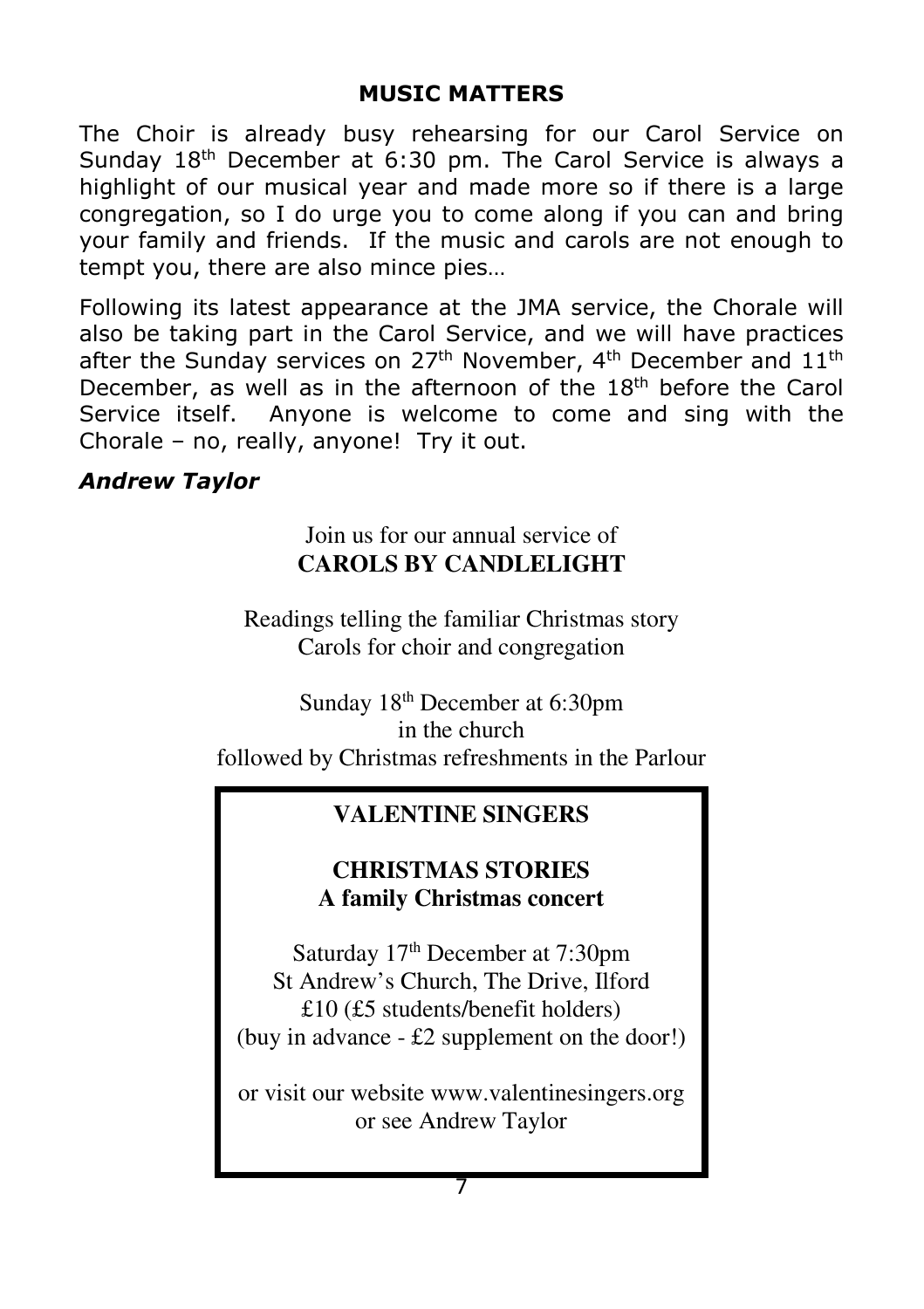# **Bake Sale**

On the 29<sup>th</sup> January 2017, I will be holding a bake sale in the parlour after the service. Please come and enjoy a scrummy slice of cake or buy something to take home whilst helping me fund raise for my trip to Ghana.

Thank you, *Thea*

# **The evolution of my trip to Ghana**

Hello, Thea here.

I would like to tell you about how my trip to Ghana came to be. Let's start at the very beginning.

I'm a Girl Guide and in June, I filled out a form about having the chance to go on an international trip with girl guiding. Not every girl gets to go even though they've filled out the form. You have to be chosen. Later that Month, I went on a camping trip to Gilwell 24, a two night camp, which involved everyone there trying to stay up for the whole night. It was a fun trip and everything seemed normal, little did I know that I was being watched. My every move monitored by the Girl Guide leader Sharon Applin.

Half way through the second day, I was called by Sharon to come and have a chat and she told me that I was her chosen candidate for the international trip!!! I was so surprised, I couldn't believe it because, of all the girls at Gilwell that she could have chosen she chose me. When Gilwell was over and I told my mum, she was very happy. I had to wait the whole summer to then find out any information. I really wanted to know where I was going on the trip but Sharon told me that I would only be told at the London and south east region international weekend I had to attend. It was such a long wait, it felt like years and each day, my mind buzzed with the thought of the places I could be going.

At the weekend in October, all the girls there had to do a lot of activities ranging from getting to know each other through games to deciphering patterns whilst blindfolded. It was a lot of fun and throughout the weekend the leaders monitored all of us so as to see what trip they'd put us in. at the end of the weekend, we got split up into our groups and put in different rooms. We were the last group to find out and when they said "Ghana" there was a lot of screaming and cheering and even a few tears of happiness. For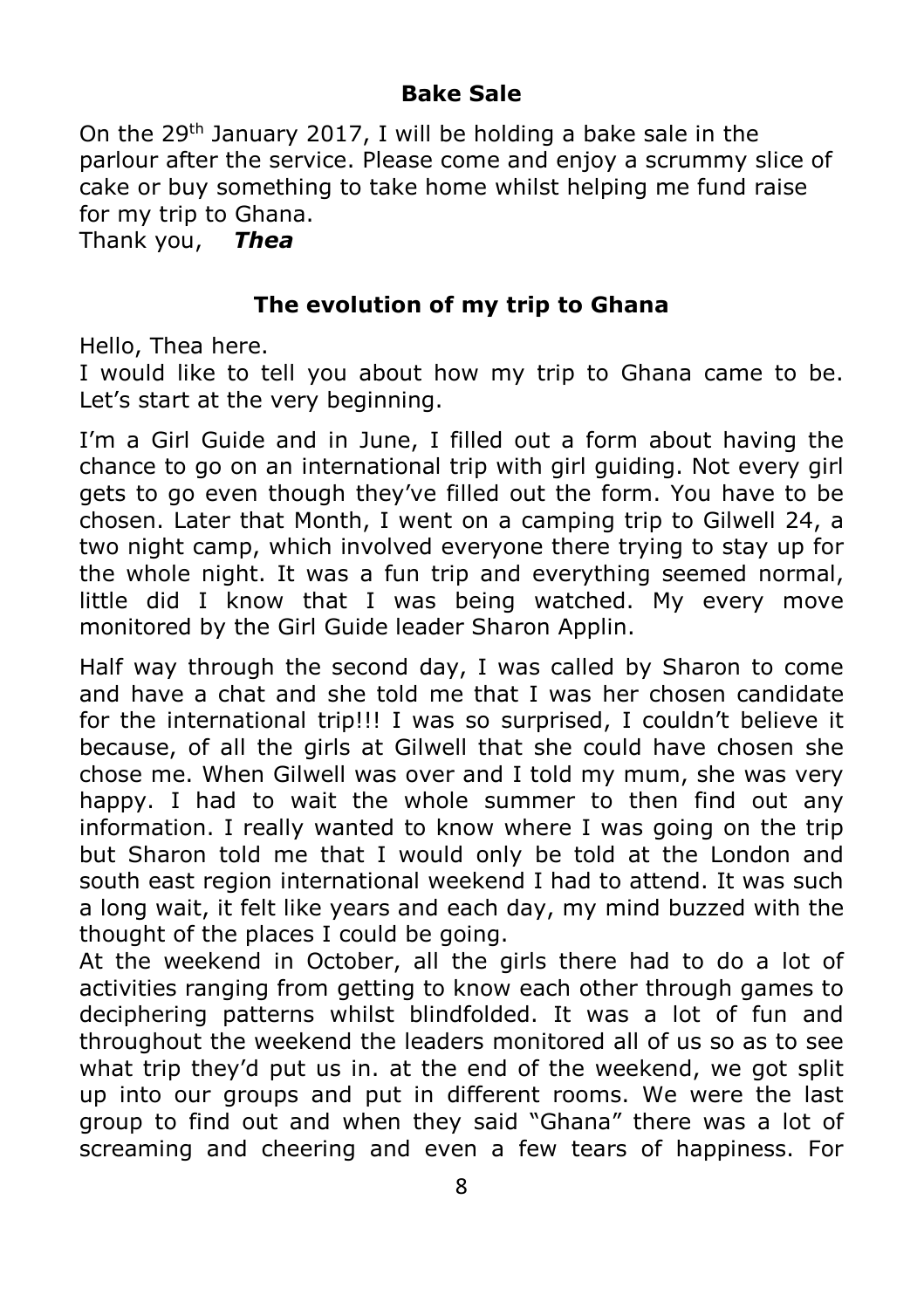about ten minutes afterwards we got to talk about what we were going to do in Ghana but the leaders didn't know much because it is the first time a Ghana trip was being done. One thing we did find out however, is that we each have to raise funds for the cost of the trip which is a total of £3,200! We were all really shocked especially as our parents can't pay any of the money. After all the questions, we went into the main hall and reported back to the other groups that were going to Thailand, New Mexico and Haiti. Everyone was very excited and now looking forward even more to going to their country.

Throughout the time until my trip, I will be attending weekends to find out more about what we were doing also team building. My first one is in December so in the next newsletter, I can tell you what I find out and that way keep you posted.

*Thea* 

# **WESOEYCH SWIAT BOZEGO NARODZENA (Merry Christmas in Polish)**

I believe it was St. Augustin who said that we only ever really needed to say ONE prayer. That prayer was simply "Thank you" & in a recent sermon our own John Pearson took as his theme "Thankfulness for blessings received" & a very fine sermon it was too. I think it made many of us realise that we don't say thank you to God nearly as often as we should for so much that we are inclined to take for granted.

At the joyous season of Advent we do, indeed have a great many blessings to be thankful for, but for those of us who are no longer as young as we once were, and who have lost much – loved relatives and friends one after the other as year has melted into year, memories of Christmas past can both bless and burn and there can be Christmas tears as well as Christmas smiles

When you've always been fiercely independent, but have to face up to being well past your sell by date it's very hard to come to terms with having to rely on others for help of any kind – and sometimes that help just isn't available anyway.

That's why when it is it's a blessing of blessings and for quite a while now, for several of us at the church, who work full-time or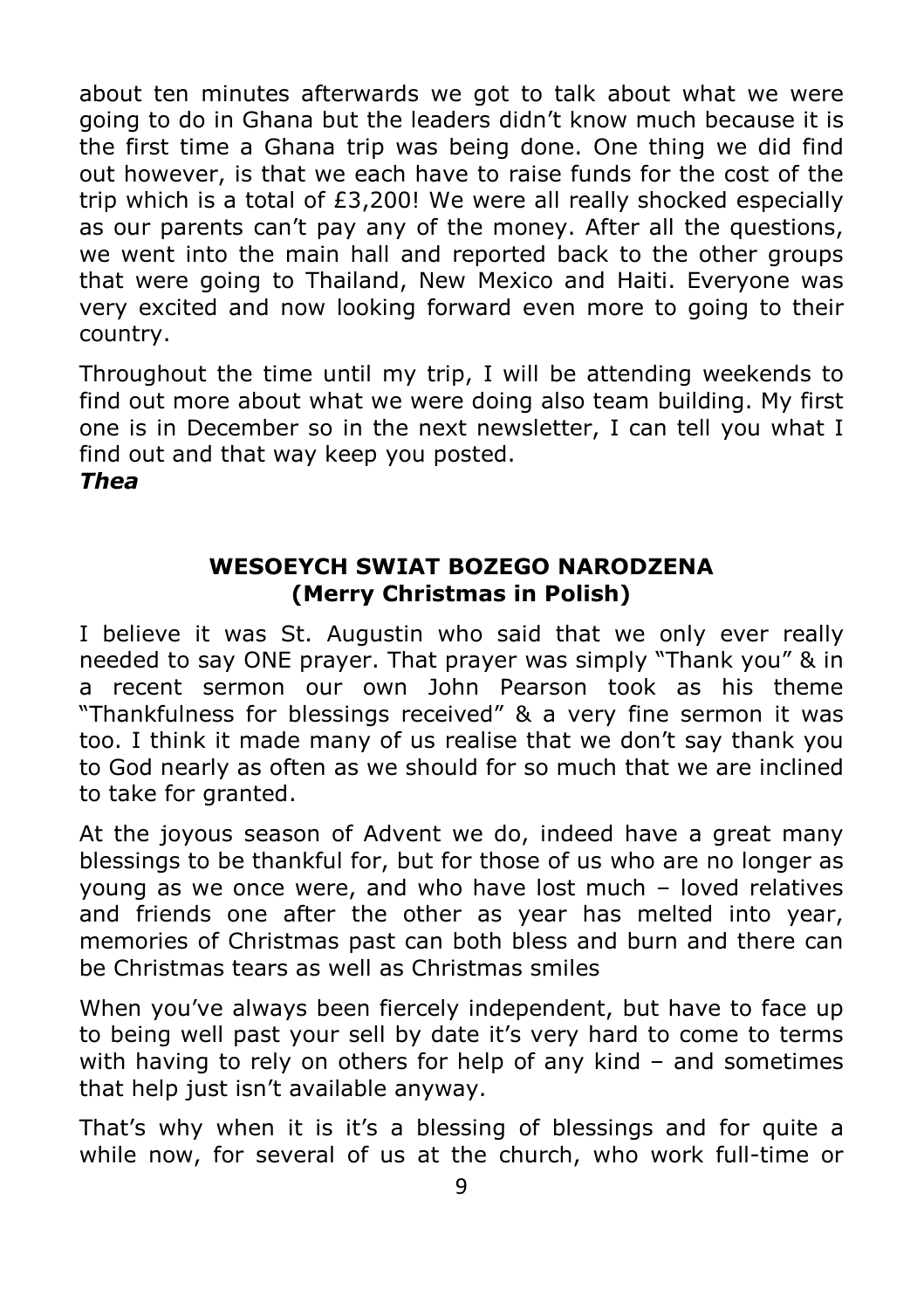have limited mobility, that blessing has been a cheerful chatty industrious Polish lass called Justyna, whose a sort of combination of home-help cum Nanny and who makes life a lot easier for us than it would otherwise be.

She's a Roman Catholic, but she likes Methodists and we like her, so I don't think that my fellow recipients of her kind and caring ministrations will object if, on behalf of us all I send warmest good wishes to her and her family for the happiest of happy Christmases and to say a heartfelt thank you.

#### *Betty Griffiths*

# **Christmas Concert**

The New Essex Choir will be giving a concert of Christmas music in the church. on Saturday 10<sup>th</sup> December 2016 at 7.30 pm.

The programme will include A Ceremony of Carols by Benjamin Britten as well as familiar carols and opportunities for audience participation.

There will be seasonal refreshments.

Tickets £10(concessions £8) in advance from Kathleen and Brian Taylor.

Tickets on the door £11/£9, under 14 free.

*Brian Taylor*.

No one can see his own errors; deliver me, Lord, from hidden faults! Keep me safe, also, from wilful sins; Don't let them rule over me. Psalm 19 V12/13.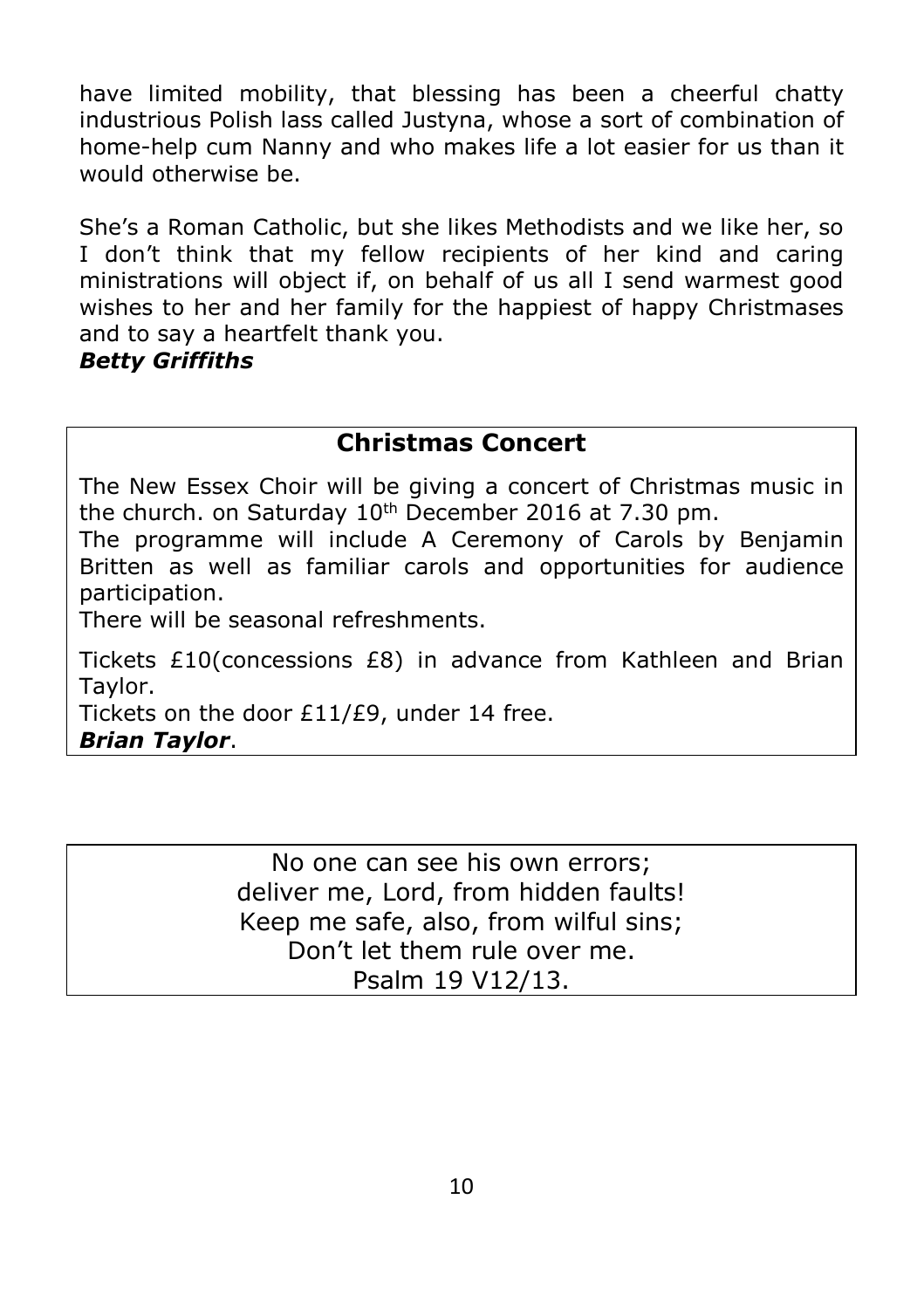

Need to make some space, or raise some funds?

Come along and sell something or pick up a bargain!

Join us at The Drive Methodist Church Hall on Saturday 25<sup>th</sup> March from 10:00am to 1pm

Rent a table for £10 and raise money for a charity or yourself.

Refreshments available, including bacon and sausage rolls.

For more information or to rent a table, please contact *Michelle* 

# **Church Mission Statement of The Drive Methodist Church.**

The Drive Methodist Church aims to be faithful to the commandments of Jesus, and the calling of the Methodist Church.

The calling of the Methodist Church is to respond to the gospel of God's love in Christ and to live out its discipleship in worship and mission, and to fulfil the promises detailed in the Methodist worship book.

Provide a weekly opportunity for all people to worship God in Christ, Enable people to grow and learn as Christians through mutual support and care.

Be a good neighbour to the immediate and wider community. Sharing our faith with others through pastoral care, church activities and communication.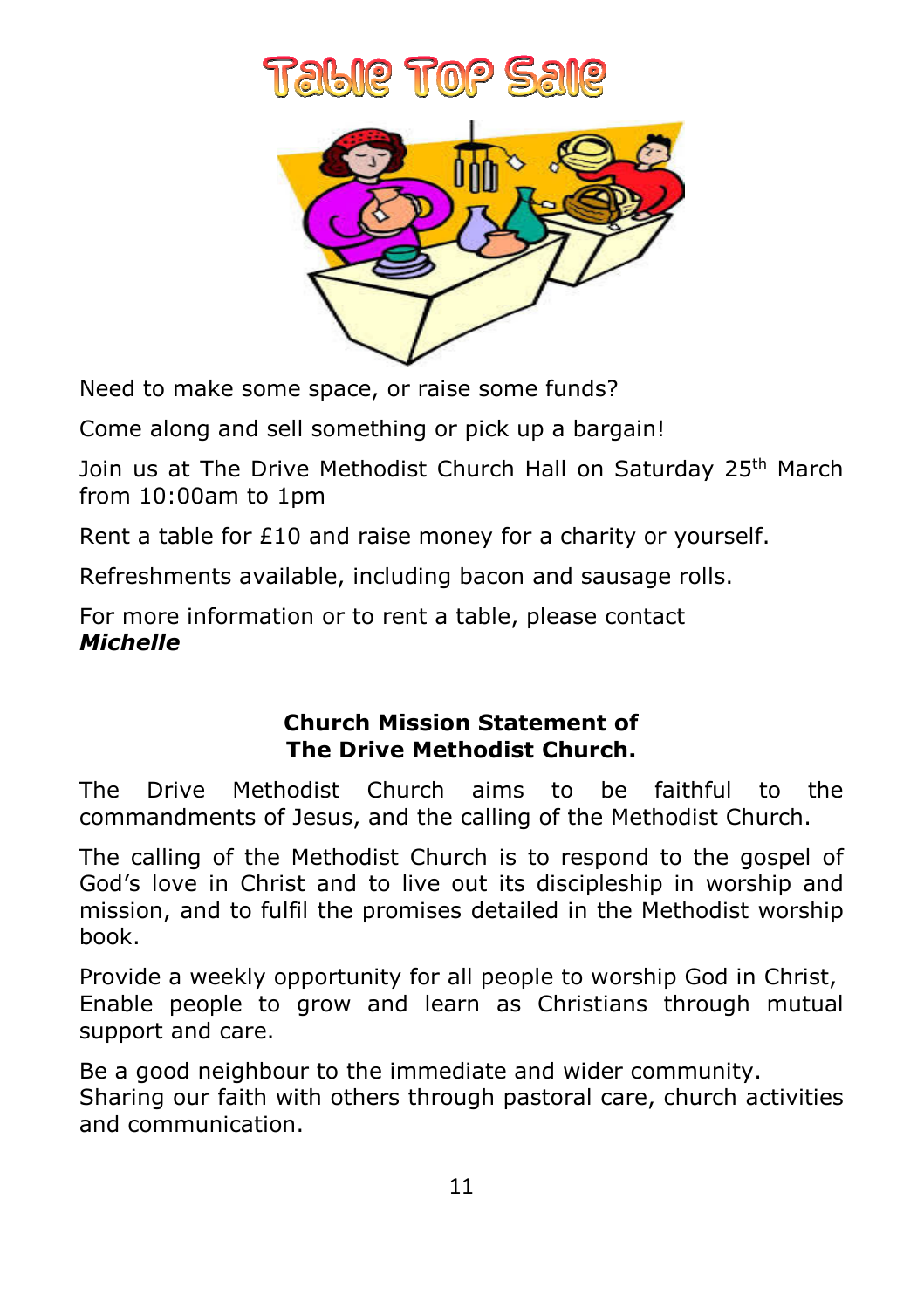|            |                                      |                   | <b>December Diary</b>                                                                                                                      |
|------------|--------------------------------------|-------------------|--------------------------------------------------------------------------------------------------------------------------------------------|
| Thu        | 1 <sup>st</sup>                      | 7.45pm            | <b>Choir Practice</b>                                                                                                                      |
| Sun        | 4 <sup>th</sup>                      | 11.15am           | <b>Morning Service with</b><br><b>Holy Communion led by</b><br><b>Revd. Bernardino Mandlate</b>                                            |
| Thu<br>Sat | 8 <sup>th</sup><br>10 <sup>th</sup>  | 7.45pm<br>7.30pm  | <b>Choir Practice</b><br>Christmas concert in the church by<br>the New Essex Choir                                                         |
| Sun        | 11 <sup>th</sup>                     | 11.15am           | Toy & Nativity Service led by<br>Mrs Jo Wright and the                                                                                     |
| Thu<br>Fri | 15 <sup>th</sup><br>16 <sup>th</sup> | 7.45pm<br>10.30am | <b>Junior Church</b><br><b>Choir Practice</b><br>Coffee morning at the Gardeners<br>Café, Valentines Mansion,<br>Emerson Road, Gants Hill. |
| Sun        | 18 <sup>th</sup>                     | 11.15am           | <b>Morning Service. Led by</b><br><b>Mrs Janet Pearson</b>                                                                                 |
|            |                                      | 6.30pm            | <b>Candle lit Carol Service</b><br>Led by<br><b>Revd. Bernardino Mandlate</b>                                                              |
| Sun        | 25 <sup>th</sup>                     | 10.30am           | <b>Christmas Morning Service</b><br>Led by Mr David Pender.                                                                                |
|            |                                      |                   | <b>January Diary</b>                                                                                                                       |
| Sun        | $1^{\rm st}$                         | 11.15am           | <b>New Year's Morning Service</b><br>Led by Mr John Pearson                                                                                |
| Sun        | 8 <sup>th</sup>                      | 11.15am           | <b>Covenant Sunday</b><br><b>Morning Service with</b><br><b>Holy Communion led by</b><br>Revd. Bernardino Mandlate.                        |
| Thu        | 12 <sup>th</sup>                     | 7.45pm            | <b>Choir Practice</b>                                                                                                                      |